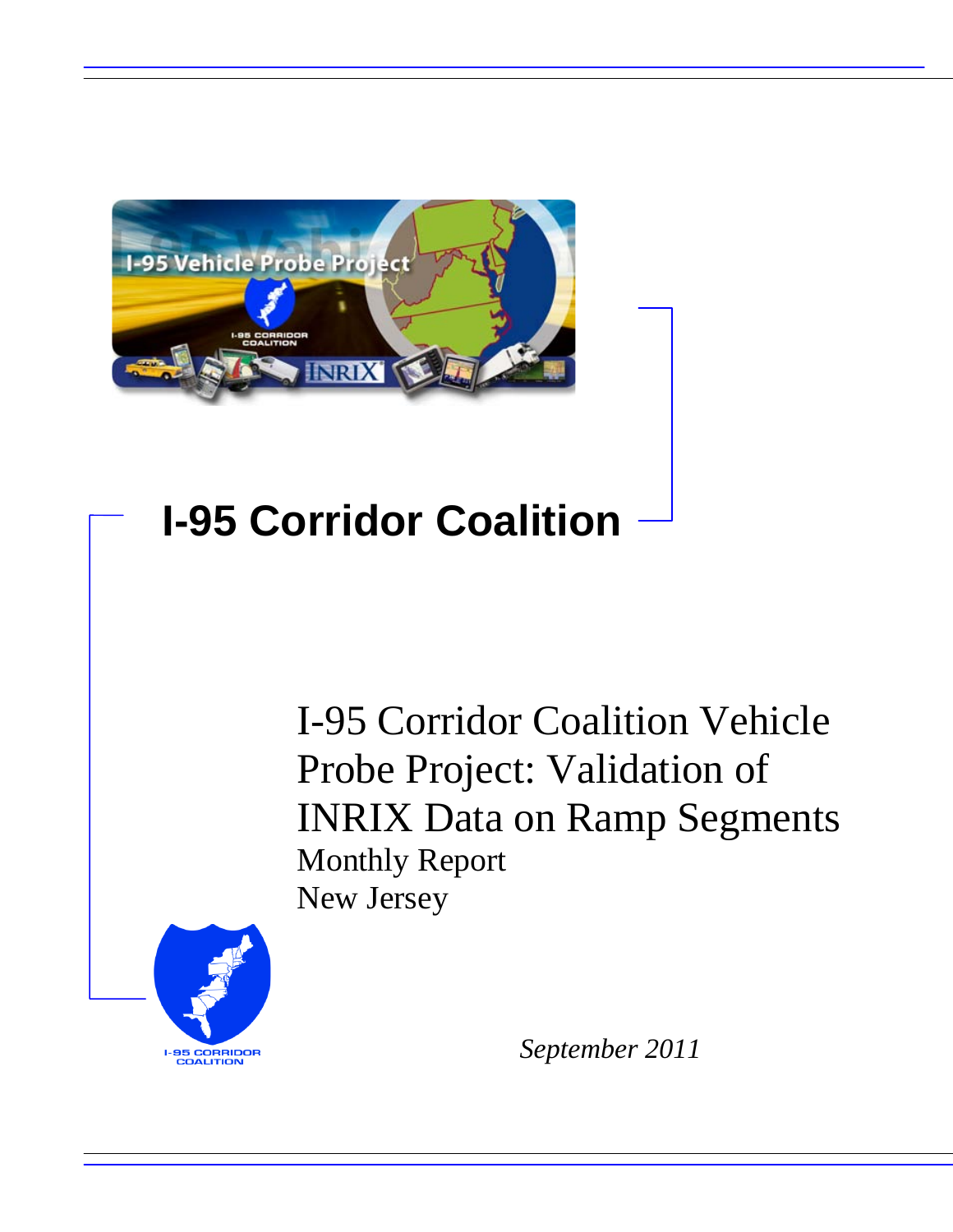# **I-95 CORRIDOR COALITION VEHICLE PROBE PROJECT: VALIDATION OF INRIXDATA ON RAMP SEGMENTS SEPTEMBER 2011**

# *Monthly Report*

*Prepared for:*

I-95 Corridor Coalition

*Sponsored by:*

I-95 Corridor Coalition

*Prepared by:*

Ali Haghani, Masoud Hamedi, Kaveh Farokhi Sadabadi University of Maryland, College Park

*Acknowledgements:*

The research team would like to express its gratitude for the assistance it received from the state highway officials in Delaware, Maryland, New Jersey, North Carolina, South Carolina, Virginia, and Pennsylvania during the course of this study. Their effort was instrumental during the data collection phase of the project. This report would not have been completed without their help.

*September 2011*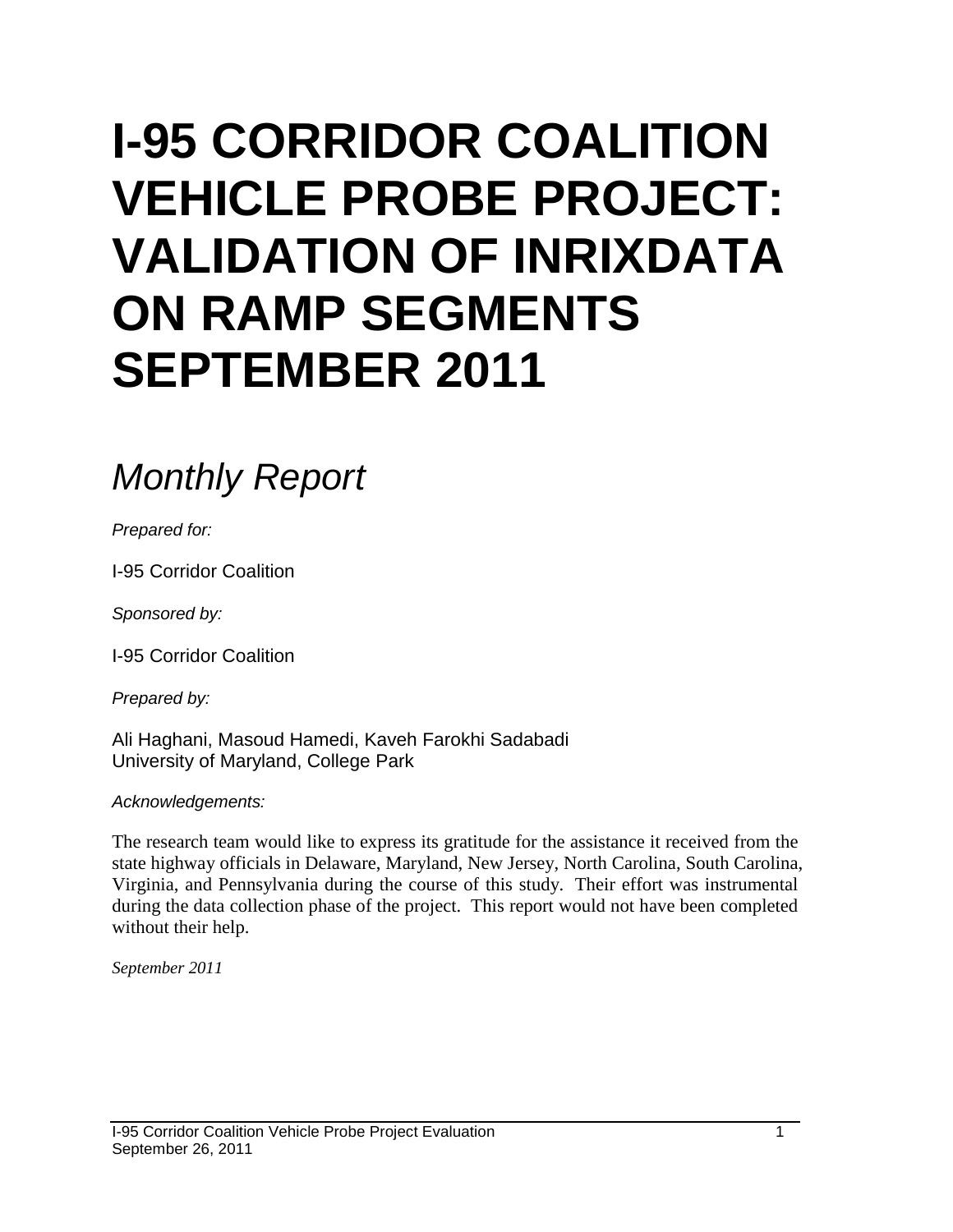## **Evaluation Results for the State of New Jersey** *– Ramps*

#### *Executive Summary*

Travel time samples were collected along a total length of nearly six ramp miles and approximately 16 freeway miles from Monday, April 10, 2011 through Friday, April 29, 2011 in New Jersey. The ramp segments studied were interconnecting I-80/I-95/New Jersey Turnpike in Bergen County and included local and express ramps. The results of the freeway data collection are presented in a separate report. Data collected on ramp segments was compared with travel time and speed data reported by INRIX as part of the I-95 Vehicle Probe Project. The ramp validation data below represents nearly 1100 hours of observations along seven ramp segments, totaling approximately six miles.

Note these data sets are unique in that the section under study contained both local and express facilities for each ramp. Ground truth data was collected with Bluetooth<sup>TM</sup> traffic monitoring (BTM) equipment placed upstream, before the ramp exit, and downstream, after the ramp merge area. If traffic is flowing at substantially different rates on the local and express, two distinct flow patterns would be evident in the BTM travel time data. BTM data collected on the ramps did not exhibit differentiating flow between the local and express facilities for most of the duration of data collection, and when it did, the difference (in terms of MPH) was not substantial. In the following results, the BTM data is compared to both the local and express data reported by INRIX.

ES Table 1, shows the average absolute speed error (AASE) and speed error bias (SEB) calculated based on the comparison of the BTM data with that reported by INRIX. Ramps data is not subject to the quality specifications in effect for freeways. In all speed bins, INRIX data collected on the seven ramp segments studied meets the data quality specifications set forth in the contract for normal freeway segments except in the 0-30 MPH bin.

|                  | ES Table 1 - New Jersey Evaluation Summary for Ramps<br><b>Speed Error Bias</b><br><b>Absolute Speed Error</b> |                          |                              |                          |                                  |                                |
|------------------|----------------------------------------------------------------------------------------------------------------|--------------------------|------------------------------|--------------------------|----------------------------------|--------------------------------|
| <b>Speed Bin</b> | Comparison<br>w ith SEM Band                                                                                   | Comparison<br>w ith Mean | Comparison<br>w ith SEM Band | Comparison<br>w ith Mean | Number of<br>5 Minute<br>Samples | Hours of<br>Data<br>Collection |
| 0-30 MPH         | 14.70                                                                                                          | 18.50                    | 9.80                         | 10.70                    | 106                              | 8.8                            |
| 30-45 MPH        | 7.80                                                                                                           | 12.90                    | 5.00                         | 8.80                     | 111                              | 9.3                            |
| 45-60 MPH        | 1.00                                                                                                           | 3.00                     | 0.40                         | 0.80                     | 9137                             | 761.4                          |
| $>60$ MPH        | 2.40                                                                                                           | 5.00                     | $-2.30$                      | $-4.60$                  | 3786                             | 315.5                          |
| All Speeds       | 1.57                                                                                                           | 3.78                     | $-0.26$                      | $-0.61$                  | 13140                            | 1095.0                         |
| ramps.           | Based upon data collected from April 10, 2011 through April 29, 2011 across 6 miles of roadway                 |                          |                              |                          |                                  |                                |

The majority of congested conditions (approximately 80%) occurred during late night hours on April 24 as plotted in ES Figure 1. The VPP data is plotted in red circles, and the BTM data is displayed in blue x's. The congested period begins at approximately 7:30 PM and lasts into the next day. Late night congestion has typically been difficult for the VPP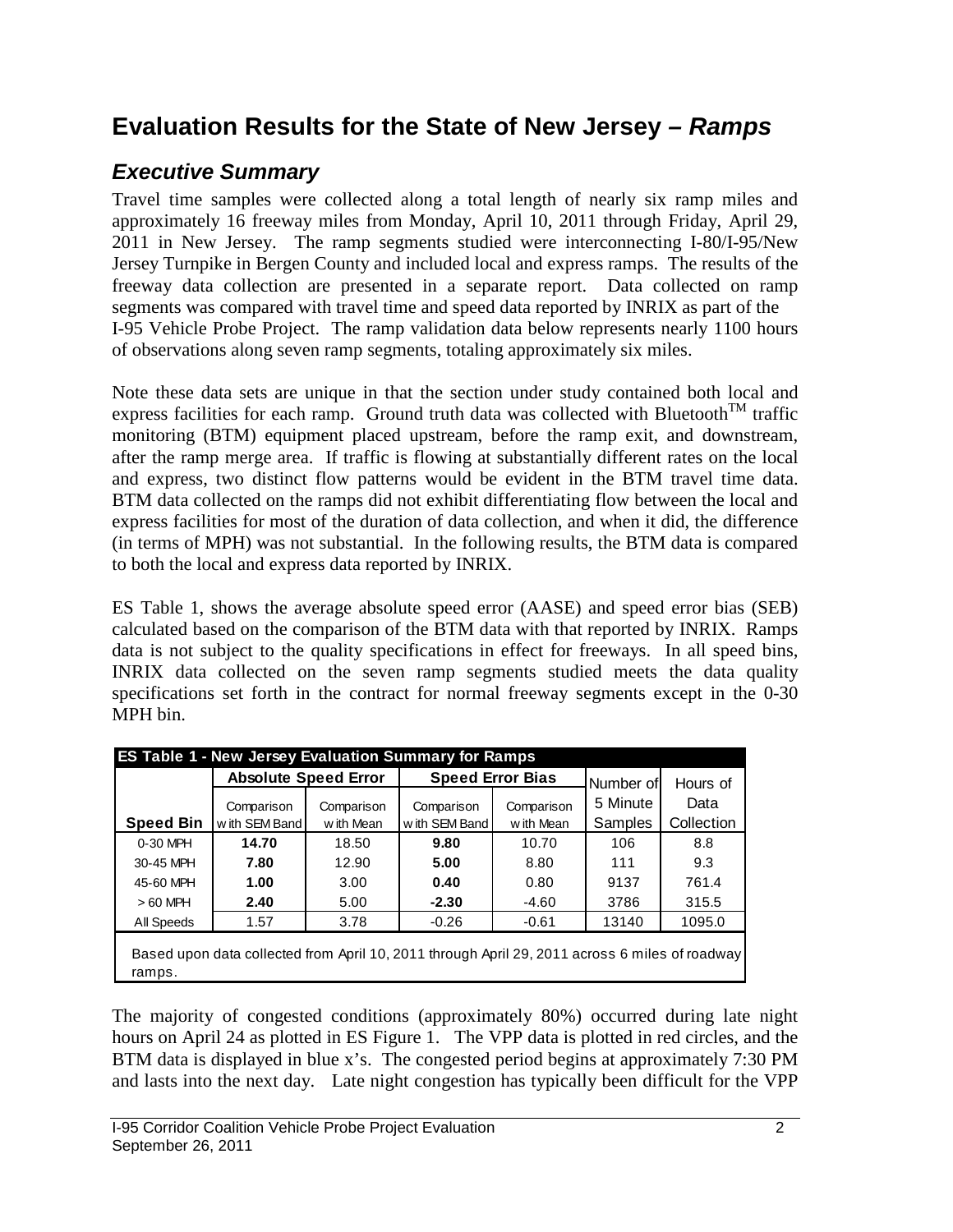to report accurately due to lack of volume. However, the VPP data tracks the envelope of speeds consistently, except for a few periods near 11 PM where freeflow conditions are reported (as evidenced by  $Score = 10$ ).



ES Figure 1 Sample plot of ramp validation data from April 24.

### *Data Collection*

Bluetooth sensor deployments in New Jersey started on Monday, April 10, 2011. The actual deployments in New Jersey were performed with the assistance of New Jersey Department of Transportation (NJDOT) personnel. Sensors remained in the same position until they were retrieved more than two weeks later on Friday, April 29, 2011. This round of data collection in New Jersey was designed to cover segments of the ramps and highway along which both recurrent and non-recurrent congestions could be expected during both peak and off-peak periods.

Figure 1 presents a snapshot of the roadway segments over which Bluetooth sensors were placed in New Jersey. Table 1 presents a list of specific *traffic message channel* (TMC) segments that were selected as the validation sample in New Jersey. These segments cover a total length of approximately six ramp miles. Since some TMC segments in this corridor are less than one mile long, when appropriate, consecutive TMC segments are combined to form path segments longer than one mile. This document includes the results of validation performed on seven ramps segments. The coordinates of the locations at which the Bluetooth traffic monitoring (BTM) sensors were deployed throughout the state of New Jersey are highlighted in Table 2. It should be noted that the configuration of consecutive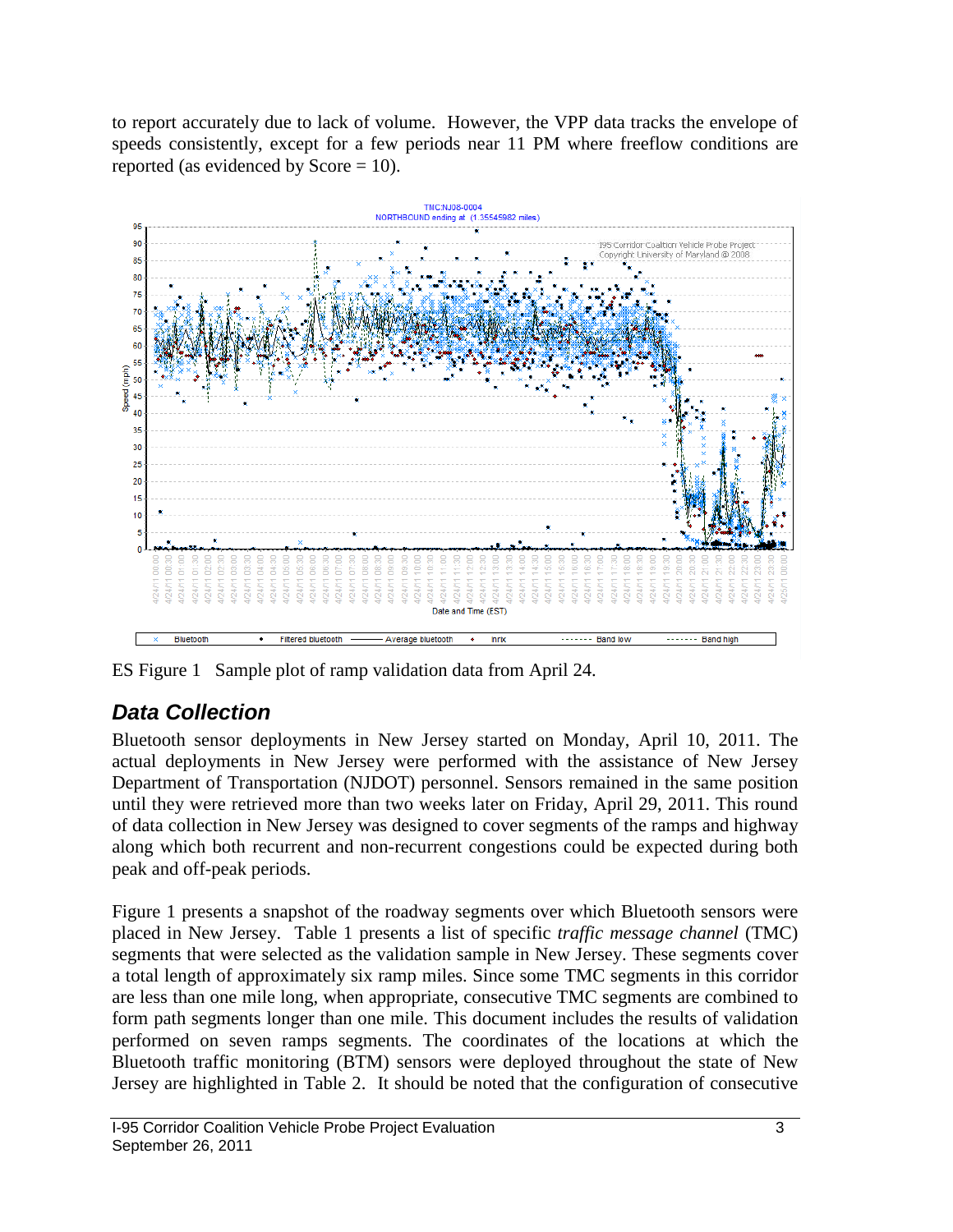TMC segments is such that the endpoint of one TMC segment and the start point of the next TMC segment are overlapping, so one BTM sensor in that location is covering both TMC segments.

Finally, Table 3 summarizes the segment definitions used in the validation process which also presents the distances that have been used in the estimation of BTM measured speeds based on observed travel times. Details of the algorithm used to estimate equivalent path travel times based on INRIX data feeds for individual TMC segments are provided in a separate report. This algorithm finds an equivalent INRIX travel time (and therefore travel speed) corresponding to each sample Bluetooth travel time observation on the path segment of interest.

### *Analysis of Results for Ramps*

Table 4 summarizes the data quality measures obtained as a result of comparison between BTM data and all reported INRIX speeds on seven ramp segments considered in this round of validations. Note these data sets are unique in that the section under study contained both local and express facilities for each ramp. Ground truth data was collected with Bluetooth traffic monitoring (BTM) equipment placed upstream, before the ramp exit, and downstream, after the ramp merge area. If traffic is flowing at substantially different rates on the local and express, two distinct flow patterns would be evident in the BTM travel time data. BTM data collected on the ramps did not exhibit differentiating flow between the facilities most of the time. When it differences did occur, the difference (in terms of MPH) was not substantial. In the following results, the BTM data is compared to both the local and express data reported by INRIX. These sets include NJ-04/05, NJ-06/07, and NJ-13/14. Further insight into the performance of the data can be obtained through direct observation of the scatter plots comparing the BTM data with INRIX data, available from the University of Maryland.

The average absolute speed error (AASE) and speed error bias (SEB) were for the data reported by INRIX and compared to the BTM data. Ramps data is not subject to the quality specifications in effect for freeways. In all speed bins, INRIX data collected on the seven ramp segments studied meets the data quality specifications set forth in the contract for normal freeway segments except in the 0-30 MPH bin.

Table 5 shows the percentage of the time intervals that fall within 5 mph of the SEM band and the mean for each speed bin for all ramp segments in New Jersey. Tables 6 and 7 present detailed data for individual ramp segments in New Jersey in similar format as Tables 4 and 5, respectively. Note that for some segments and in some speed bins the comparison results may not be reliable due to small number of observations.

Figures 2 and 3 show the overall speed error biases for different speed bins, and the average absolute speed errors for all considered ramp segments in New Jersey, respectively. These figures correspond to Table 4.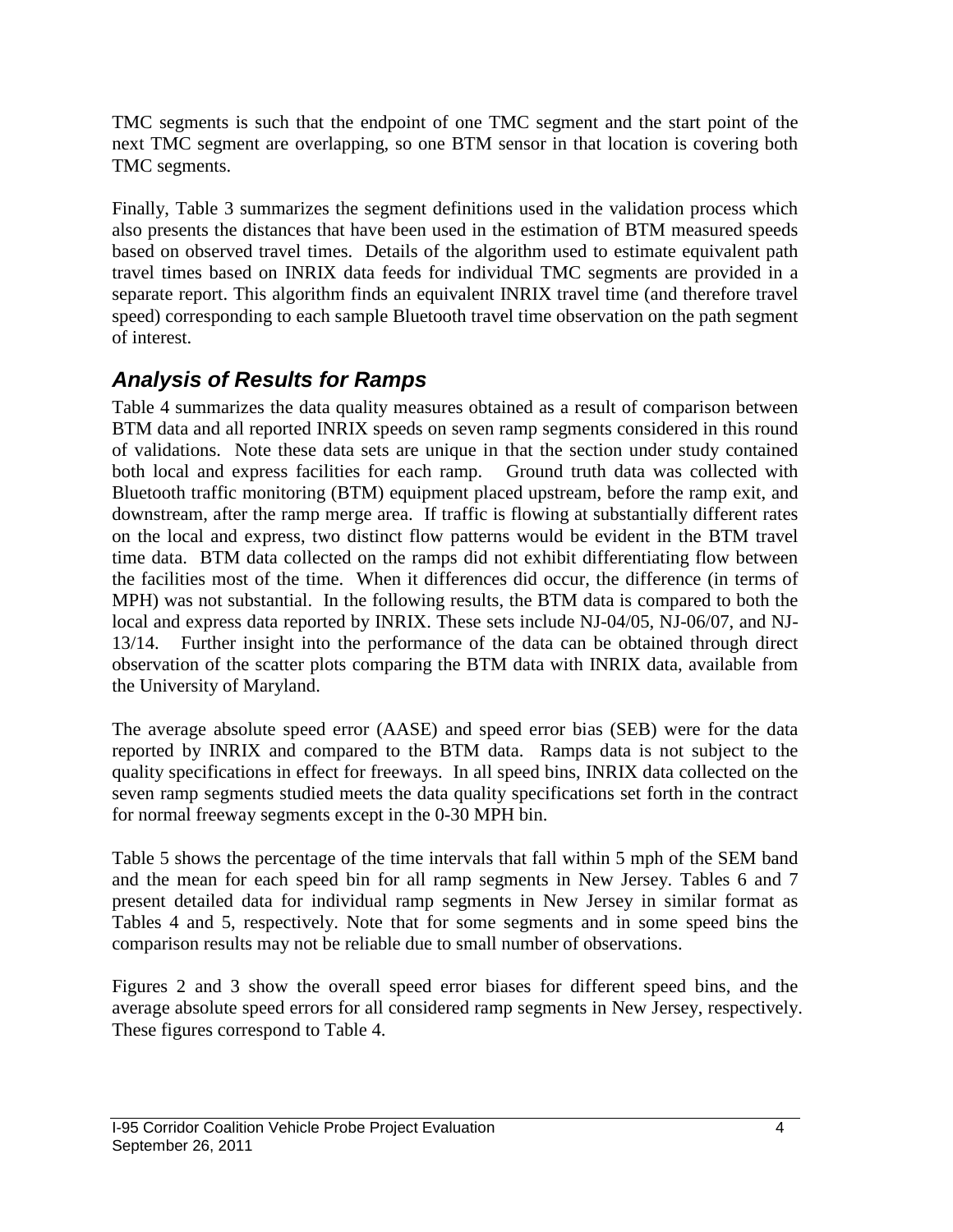

**Figure 1 TMC segments selected for validation in New Jersey**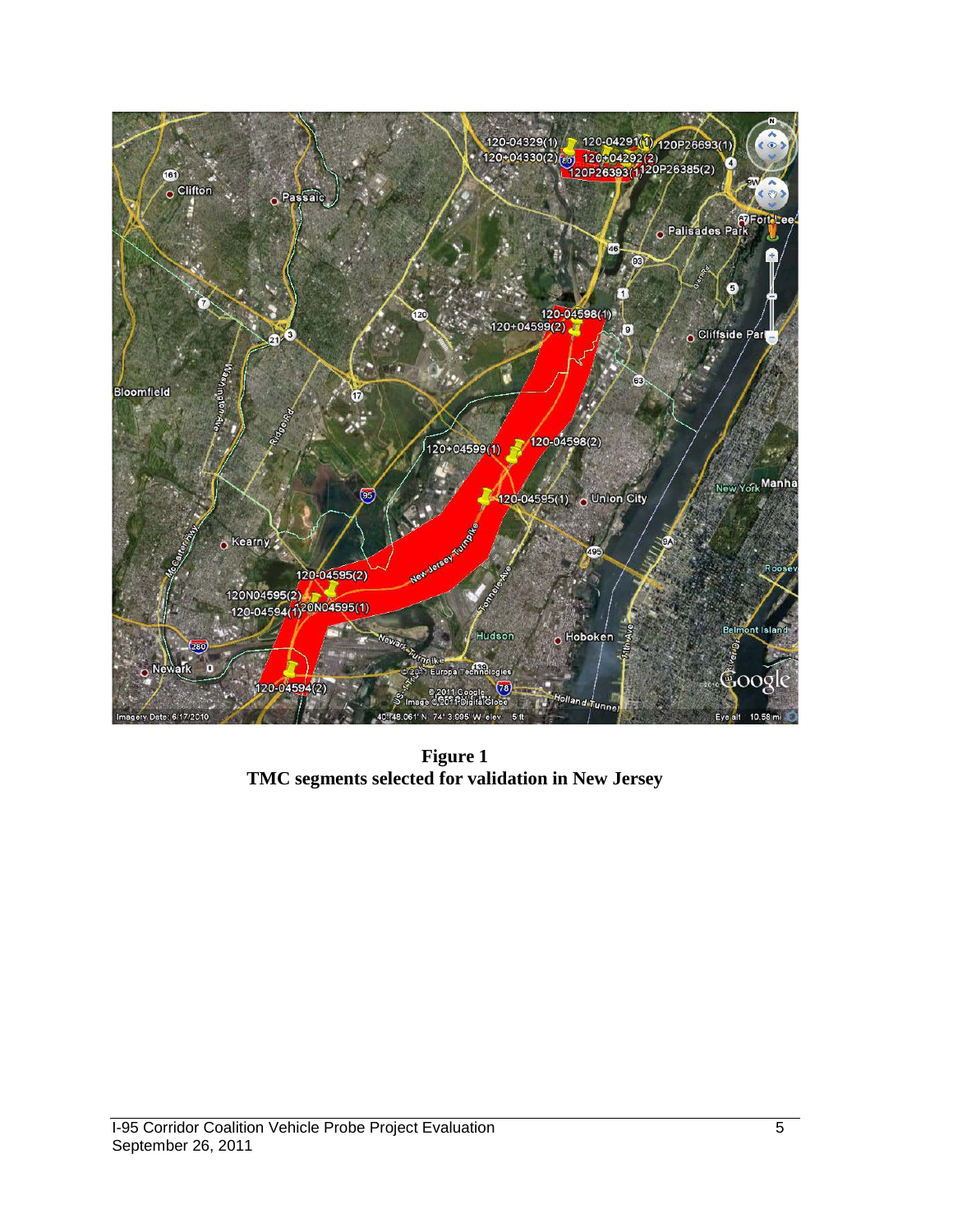

**Figure 1 TMC segments selected for validation in New Jersey (Cont'd)**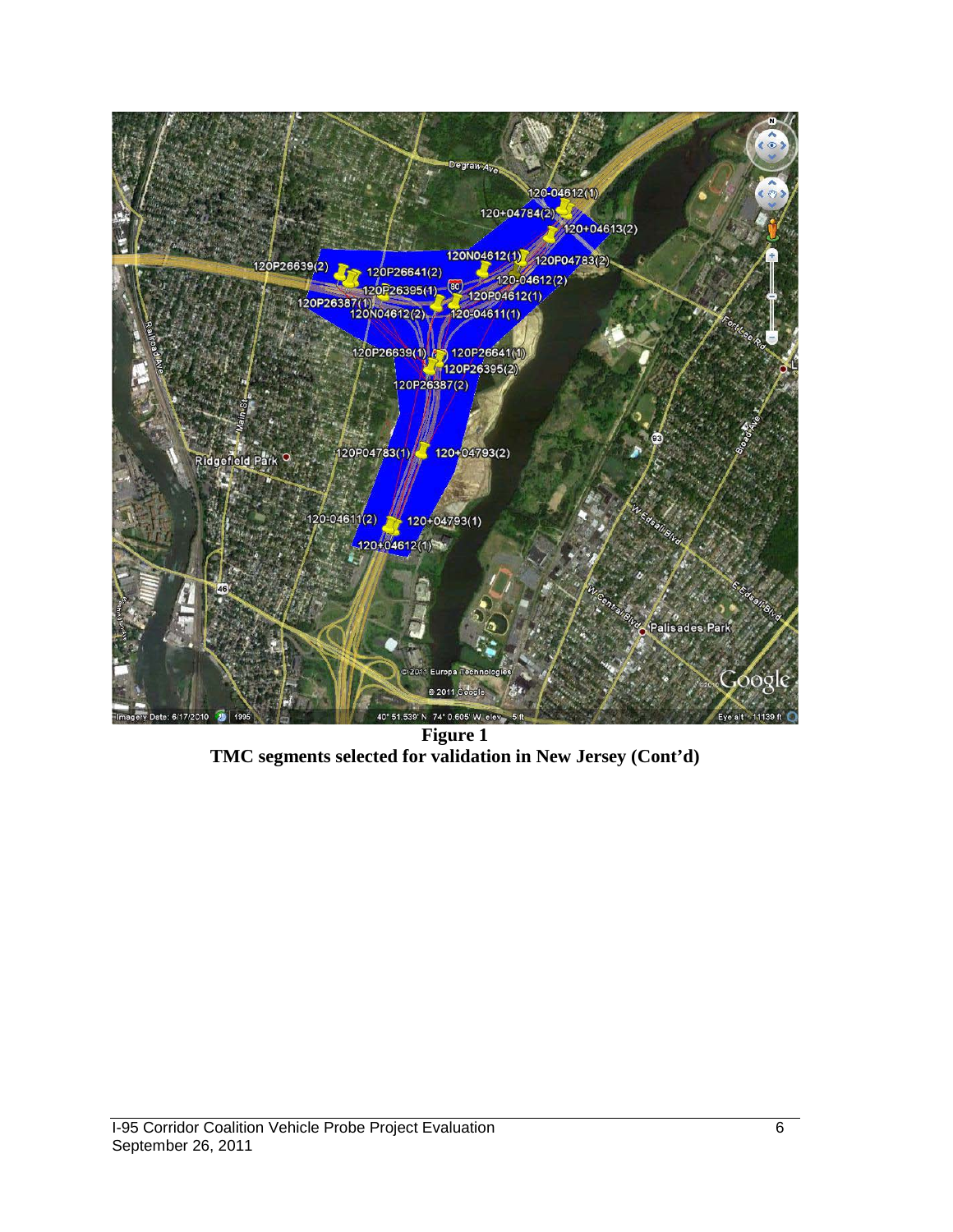**Table 1 Traffic Message Channel segments picked for validation in New Jersey**

|              |             |                |                              |                       |               |                             | <b>LENGTH</b> |
|--------------|-------------|----------------|------------------------------|-----------------------|---------------|-----------------------------|---------------|
| <b>TYPE</b>  | TMC         | <b>HIGHWAY</b> | <b>STARTING AT</b>           | <b>ENDING AT</b>      | <b>COUNTY</b> | <b>DIRECTION</b>            | (mile)        |
| Ramp         | 120+04793   | $I-95$ Exp     | Challenger Rd/Exit 68        | I-80 $Exp/I-95/I-80$  | <b>BERGEN</b> | Northbound                  | 0.3           |
| Ramp         | 120P04783   | $I-95$ Exp     | I-80 $Exp/I-95/I-80$         | $I-95$                | <b>BERGEN</b> | Southbound                  | 0.8           |
| Ramp         | 120+04784   | $I-95$ Exp     | I-95                         | Degraw Ave/Exit 70    | <b>BERGEN</b> | Southbound                  | 0.2           |
| Ramp         | $120+04612$ | $I-95$         | Challenger Rd/Exit 68        | $I-80/E$ xit 69       | <b>BERGEN</b> | Northbound                  | 0.8           |
| Ramp         | 120P04612   | $I-95$         | I-80/Exit $69$               | $I-80/E$ xit 69       | <b>BERGEN</b> | Northbound                  | 0.2           |
| Ramp         | $120+04613$ | $I-95$         | I-80/Exit $69$               | Degraw Ave/Exit 70    | <b>BERGEN</b> | Northbound                  | 0.2           |
| Ramp         | 120P26641   | $I-80$ Exp     | I-80 $Exp/I-95/I-80$         | $I-80$ Exp            | <b>BERGEN</b> | I-80 Westbound (Express Ln) | 0.5           |
| Ramp         | 120P26639   | $I-80$ Exp     | I-80 $Exp/I-95/I-80$         | $I-80$ Exp            | <b>BERGEN</b> | I-80 Westbound              | 0.6           |
| Ramp         | 120-04612   | $I-95$         | Degraw Ave/Exit 70           | I-80/Exit 69          | <b>BERGEN</b> | Southbound                  | 0.4           |
| Ramp         | 120N04612   | $I-95$         | I-80/Exit $69$               | $I-80/E$ xit 69       | <b>BERGEN</b> | Southbound                  | 0.2           |
| Ramp         | 120-04611   | $I-95$         | I-80/Exit $69$               | Challenger Rd/Exit 68 | <b>BERGEN</b> | Southbound                  | 0.8           |
| Ramp         | 120P26387   | $I-80$ Exp     | I-95/New Jersey Tpke         | Exit 68A              | <b>BERGEN</b> | I-95 Southbound             | 0.3           |
| Ramp         | 120P26395   | $I-80$         | I-95/New Jersey Tpke/Exit 68 | Exit 68A              | <b>BERGEN</b> | I-95 Southbound             | 0.5           |
| <b>TOTAL</b> |             |                |                              |                       |               |                             | 5.9           |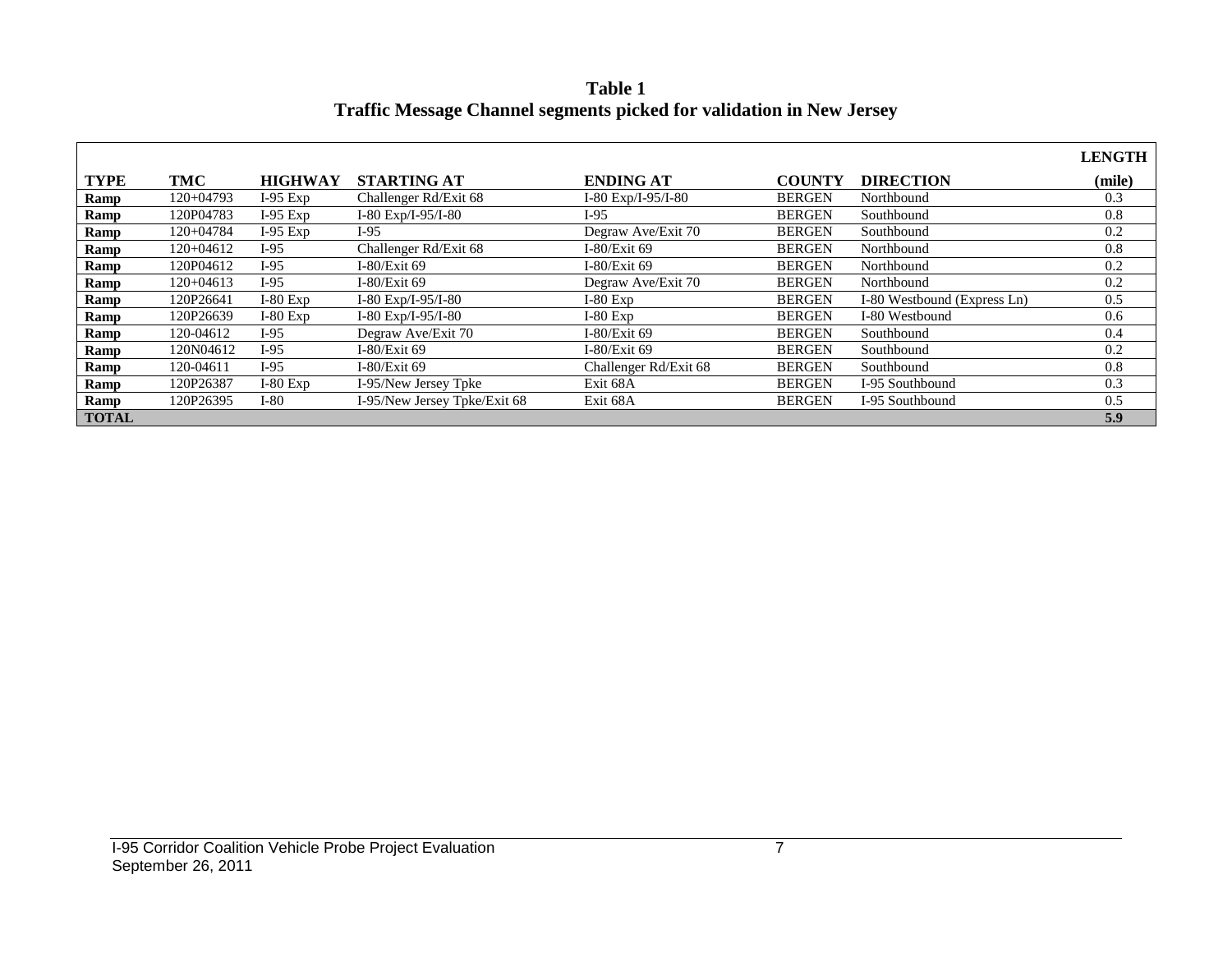**Table 2 TMC segment lengths and distances between sensor deployment locations in the state of New Jersey**

| <b>SEGMENT</b> |                  | <b>STANDARD TMC</b> |                |            |                        |        | <b>SENSOR DEPLOYMENT</b> |             |              |             |
|----------------|------------------|---------------------|----------------|------------|------------------------|--------|--------------------------|-------------|--------------|-------------|
| <b>TYPE</b>    | TMC              |                     | Endpoint $(1)$ |            | Endpoint (2)<br>Length |        | Endpoint $(1)$           |             | Endpoint (2) |             |
|                |                  | Lat                 | Long           | Lat        | Long                   | (mile) | Lat                      | Long        | Lat          | Long        |
| Ramp           | 120+04793        | 40.852723           | $-74.014588$   | 40.8566414 | $-74.012695$           | 0.3    | 40.85246                 | $-74.01459$ |              |             |
| Ramp           | 120P04783        | 40.8566414          | $-74.012695$   | 40.86649   | $-74.005952$           | 0.8    |                          |             |              |             |
| Ramp           | 120+04784        | 40.86649            | $-74.005952$   | 40.868893  | $-74.002884$           | 0.2    |                          |             | 40.86884     | $-74.0024$  |
| Ramp           | 120+04612        | 40.852723           | -74.014588     | 40.864236  | $-74.010468$           | 0.8    | 40.85246                 | -74.01459   |              |             |
| Ramp           | 120P04612        | 40.864236           | $-74.010468$   | 40.8658536 | $-74.006363$           | 0.2    |                          |             |              |             |
| Ramp           | $120+04613$      | 40.8658536          | $-74.006363$   | 40.867673  | $-74.004018$           | 0.2    |                          |             | 40.86884     | $-74.0024$  |
| Ramp           | 120P26641        | 40.86133            | -74.011584     | 40.865407  | -74.017254             | 0.5    | 40.86135                 | -74.01159   |              |             |
| Ramp           | 120P26639        | 40.86133            | $-74.011584$   | 40.8657004 | -74.018131             | 0.6    | 40.86135                 | $-74.01159$ |              |             |
| Ramp           | 120-04612        | 40.869112           | -74.003192     | 40.865907  | -74.008555             | 0.4    | 40.86892                 | -74.00361   |              |             |
| Ramp           | 120N04612        | 40.865907           | $-74.008555$   | 40.864176  | $-74.011659$           | 0.2    |                          |             |              |             |
| Ramp           | 120-04611        | 40.864176           | $-74.011659$   | 40.8528298 | -74.014933             | 0.8    |                          |             | 40.85249     | $-74.01518$ |
| Ramp           | 120P26387        | 40.864714           | -74.015249     | 40.860934  | $-74.012138$           | 0.3    |                          |             | 40.86089     | -74.0121    |
| Ramp           | <b>120P26395</b> | 40.865337           | -74.017552     | 40.860934  | $-74.012138$           | 0.5    |                          |             | 40.86089     | $-74.0121$  |
| <b>TOTAL</b>   |                  |                     |                |            |                        | 5.9    |                          |             |              |             |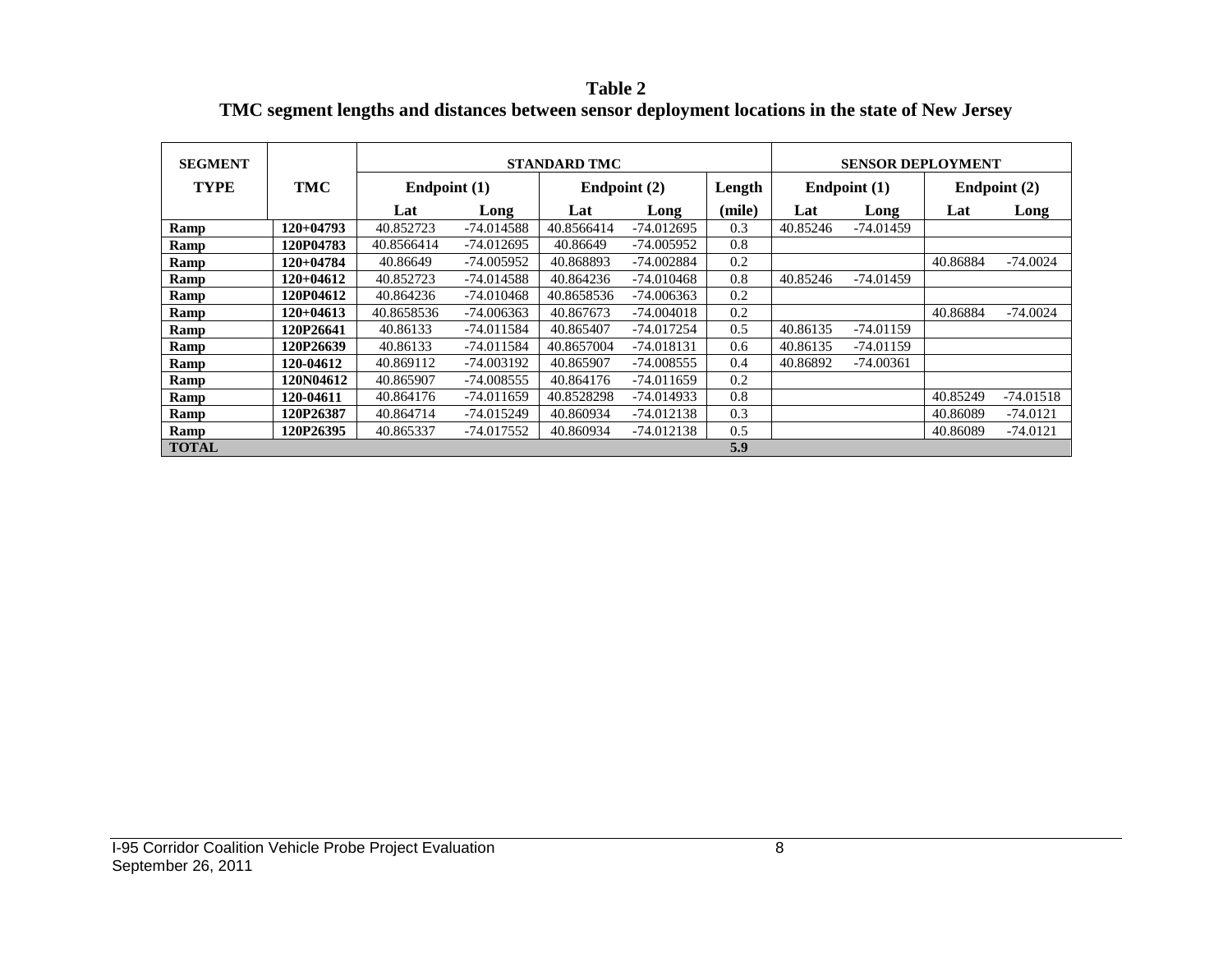**Table 3 Path segments identified for validation in New Jersey**

|              |                              | <b>STANDARD SEGMENTS INCLUDED</b> |             |             |        |                                        |                                     | <b>LENGTH (MILE)</b> |                   |              |
|--------------|------------------------------|-----------------------------------|-------------|-------------|--------|----------------------------------------|-------------------------------------|----------------------|-------------------|--------------|
| <b>Type</b>  | <b>Validation</b><br>Segment | TMC(1)                            | TMC(2)      | TMC(3)      | TMC(4) | <b>STARTING AT</b>                     | <b>ENDING AT</b>                    | <b>Standard</b>      | <b>Deployment</b> | Error<br>(%) |
| Ramp         | NJ08-0004                    | $120+04793$                       | 120P04783   | $120+04784$ |        | <b>CHALLENGER</b><br>RD/EXIT 68        | <b>DEGRAW</b><br><b>AVE/EXIT 70</b> | 1.4                  | 1.38              | 1.81%        |
| Ramp         | NJ08-0005                    | $120+04612$                       | 120P04612   | $120+04613$ |        | <b>CHALLENGER</b><br>RD/EXIT 68        | <b>DEGRAW</b><br><b>AVE/EXIT 70</b> | 1.3                  | 1.38              | 9.95%        |
| Ramp         | N.I08-0006                   | 120P26641                         | 120+04292   |             |        | I-80 EXP/I-95/I-80                     | 2ND ST/EXIT 67                      | 1.2                  | 1.19              | 2.89%        |
| Ramp         | NJ08-0007                    | 120P26639                         | $120+04330$ |             |        | I-80 EXP/I-95/I-80                     | 2ND ST/EXIT 67                      | 1.2                  | 1.19              | 2.47%        |
| Ramp         | <b>NJ08-0010</b>             | 120-04612                         | 120N04612   | 120-04611   |        | <b>DEGRAW</b><br><b>AVE/EXIT 70</b>    | <b>CHALLENGER</b><br>RD/EXIT 68     | 1.4                  | 1.39              | 0.48%        |
| Ramp         | NJ08-0013                    | 120-04329                         | 120P26387   |             |        | <b>I-95/NEW JERSEY</b><br><b>TPKE</b>  | EXIT <sub>68</sub> A                | 1.1                  | 1.13              | 1.57%        |
| Ramp         | NJ08-0014                    | 120-04291                         | 120P26395   |             |        | <b>I-95/NEW JERSEY</b><br>TPKE/EXIT 68 | EXIT <sub>68</sub> A                | 1.1                  | 1.15              | 1.44%        |
| <b>TOTAL</b> |                              |                                   |             |             |        |                                        |                                     | 8.7                  | 8.81              | $1.62\%$     |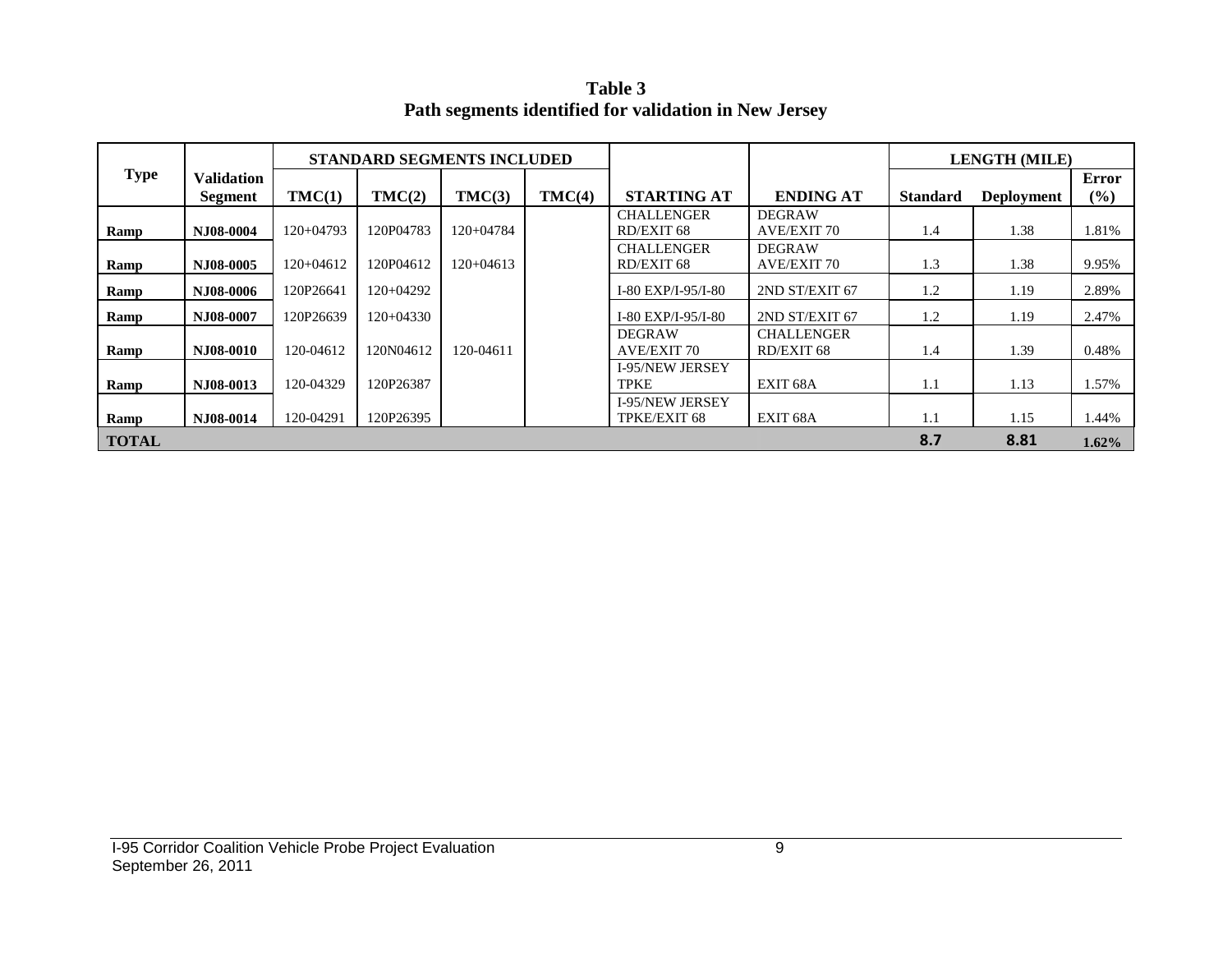#### **Table 4**

#### **Data quality measures for ramp segments greater than one mile in New Jersey**

|                            | <b>Data Quality Measures for</b>     |                                                            |                                             |                                                            |                |  |  |  |  |
|----------------------------|--------------------------------------|------------------------------------------------------------|---------------------------------------------|------------------------------------------------------------|----------------|--|--|--|--|
|                            | 1.96 SE Band                         |                                                            | Mean                                        |                                                            |                |  |  |  |  |
| <b>SPEED</b><br><b>BIN</b> | Speed<br><b>Error</b><br><b>Bias</b> | Average<br><b>Absolute</b><br><b>Speed</b><br><b>Error</b> | <b>Speed</b><br><b>Error</b><br><b>Bias</b> | Average<br><b>Absolute</b><br><b>Speed</b><br><b>Error</b> | No. of<br>Obs. |  |  |  |  |
| $0 - 30$                   | 9.8                                  | 14.7                                                       | 10.7                                        | 18.5                                                       | 106            |  |  |  |  |
| $30 - 45$                  | 5.0                                  | 7.8                                                        | 8.8                                         | 12.9                                                       | 111            |  |  |  |  |
| $45 - 60$                  | 0.4                                  | 1.0                                                        | 0.8                                         | 3.0                                                        | 9137           |  |  |  |  |
| $60+$                      | $-2.3$                               | 2.4                                                        | $-4.6$                                      | 5.0                                                        | 3786           |  |  |  |  |

\*Results in the specified row may not be reliable due to small number of observations

#### **Table 5 Percent observations meeting data quality criteria for ramp segments greater than one mile in New Jersey**

|                            |                                                                                                                      |                     | <b>Data Quality Measures for</b>          |                |      |
|----------------------------|----------------------------------------------------------------------------------------------------------------------|---------------------|-------------------------------------------|----------------|------|
|                            |                                                                                                                      | <b>1.96 SE Band</b> | Mean                                      | No. of<br>Obs. |      |
| <b>SPEED</b><br><b>BIN</b> | <b>Percentage</b><br><b>Percentage</b><br>falling<br>falling<br>inside the<br>within 5<br>mph of the<br>band<br>band |                     | <b>Percentage</b><br>equal to the<br>mean |                |      |
| $0 - 30$                   | 11%                                                                                                                  | 40%                 | 0%                                        | 27%            | 106  |
| $30 - 45$                  | 8%                                                                                                                   | 25%                 | $0\%$                                     | 5%             | 111  |
| $45 - 60$                  | 58%                                                                                                                  | 95%                 | $0\%$                                     | 83%            | 9137 |
| $60+$                      | 29%                                                                                                                  | 84%                 | 0%                                        | 53%            | 3786 |

\*Results in the specified row may not be reliable due to small number of observations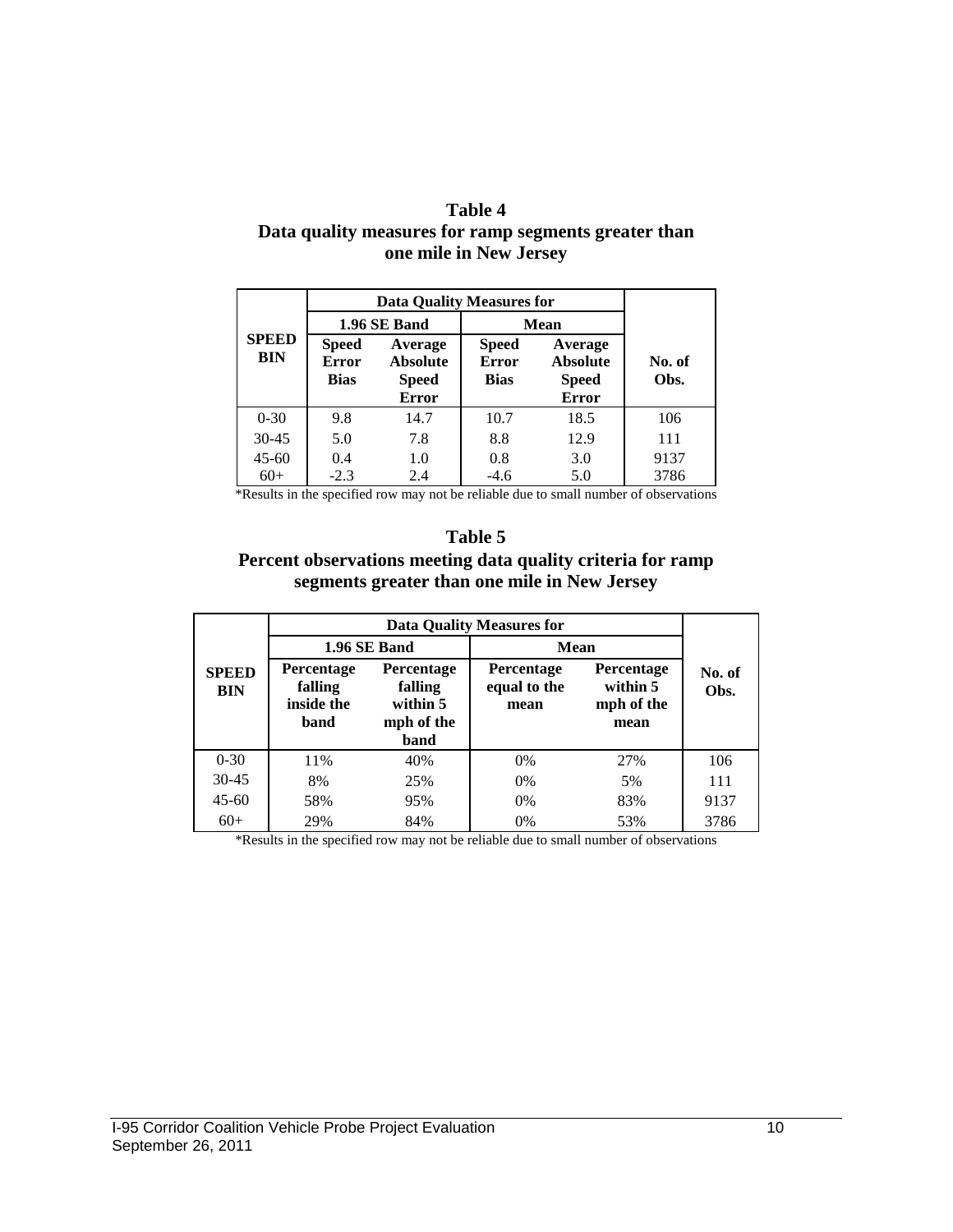**Table 6 Data quality measures for individual ramp validation segments greater than one mile in the state of New Jersey**

|            |                               |                              |                            | <b>Data Ouality Measures for</b>     |                                                     |                                      |                                                     |                |
|------------|-------------------------------|------------------------------|----------------------------|--------------------------------------|-----------------------------------------------------|--------------------------------------|-----------------------------------------------------|----------------|
|            |                               |                              |                            |                                      | 1.96 SE Band                                        |                                      | Mean                                                |                |
| <b>TMC</b> | <b>Standard TMC</b><br>length | <b>Bluetooth</b><br>distance | <b>SPEED</b><br><b>BIN</b> | <b>Speed</b><br>Error<br><b>Bias</b> | Average<br><b>Absolute</b><br><b>Speed</b><br>Error | <b>Speed</b><br>Error<br><b>Bias</b> | Average<br><b>Absolute</b><br><b>Speed</b><br>Error | No. of<br>Obs. |
|            |                               |                              | $0 - 30$                   | 2.3                                  | 10.8                                                | 1.1                                  | 13.7                                                | 43             |
| NJ08-0004  | 1.36                          | 1.38                         | $30 - 45$                  | $-11.5$                              | 11.5                                                | $-17.0$                              | 17.1                                                | $9*$           |
|            |                               |                              | $45 - 60$                  | 0.1                                  | 0.9                                                 | 0.0                                  | 2.7                                                 | 1176           |
|            |                               |                              | $60+$                      | $-2.4$                               | 2.6                                                 | $-4.5$                               | 5.1                                                 | 1317           |
|            |                               |                              | $0 - 30$                   | 11.8                                 | 15.3                                                | 12.6                                 | 18.6                                                | 43             |
| NJ08-0005  | 1.26                          | 1.38                         | 30-45                      | $-3.0$                               | 7.9                                                 | $-0.3$                               | 15.1                                                | $9*$           |
|            |                               |                              | $45 - 60$                  | $-0.1$                               | 0.7                                                 | $-0.5$                               | 2.5                                                 | 1176           |
|            |                               |                              | $60+$                      | $-2.7$                               | 2.8                                                 | $-4.9$                               | 5.3                                                 | 1317           |
|            | 1.16                          | 1.19                         | $0 - 30$                   | 20.5                                 | 20.8                                                | 24.6                                 | 27.0                                                | $10^{\ast}$    |
| NJ08-0006  |                               |                              | $30 - 45$                  | 8.8                                  | 8.8                                                 | 15.1                                 | 15.1                                                | $14*$          |
|            |                               |                              | $45 - 60$                  | 1.4                                  | 1.5                                                 | 3.0                                  | 3.7                                                 | 1474           |
|            |                               |                              | $60+$                      | $-0.9$                               | 0.9                                                 | $-3.7$                               | 3.9                                                 | 106            |
|            | 1.16                          |                              | $0 - 30$                   | 22.9                                 | 22.9                                                | 29.8                                 | 29.8                                                | $10*$          |
| NJ08-0007  |                               | 1.19                         | 30-45                      | 3.4                                  | 3.5                                                 | 8.9                                  | 9.4                                                 | $14*$          |
|            |                               |                              | $45 - 60$                  | $-0.4$                               | 1.0                                                 | $-1.3$                               | 3.2                                                 | 1474           |
|            |                               |                              | $60+$                      | $-3.3$                               | 3.3                                                 | $-7.5$                               | 7.5                                                 | 106            |
|            |                               |                              | $0 - 30$                   |                                      |                                                     |                                      |                                                     |                |
| NJ08-0010  | 1.38                          | 1.39                         | 30-45                      | 8.1                                  | 8.1                                                 | 12.2                                 | 12.2                                                | 62             |
|            |                               |                              | $45 - 60$                  | 0.6                                  | 0.7                                                 | 1.2                                  | 2.5                                                 | 1533           |
|            |                               |                              | $60+$                      | $-1.6$                               | 1.6                                                 | $-4.1$                               | 4.3                                                 | 811            |
|            |                               |                              | $0 - 30$                   |                                      |                                                     |                                      |                                                     |                |
| NJ08-0013  | 1.11                          | 1.13                         | $30 - 45$                  | 4.1                                  | 4.1                                                 | 11.5                                 | 11.5                                                | $2*$           |
|            |                               |                              | $45 - 60$                  | 0.3                                  | 0.9                                                 | 0.6                                  | 2.8                                                 | 1168           |
|            |                               |                              | $60+$                      | $-2.2$                               | 2.2                                                 | $-5.6$                               | 5.6                                                 | 47             |
|            |                               |                              | $0 - 30$                   |                                      |                                                     |                                      |                                                     |                |
| NJ08-0014  | 1.13                          | 1.15                         | $30 - 45$                  | 7.9                                  | 7.9                                                 | 18.5                                 | 18.5                                                | $1*$           |
|            |                               |                              | $45 - 60$                  | 1.0                                  | 1.1                                                 | 2.6                                  | 3.2                                                 | 1136           |
|            |                               |                              | $60+$                      | $-0.8$                               | 0.8                                                 | $-3.0$                               | 3.2                                                 | 82             |

\*Results in the specified row may not be reliable due to small number of observations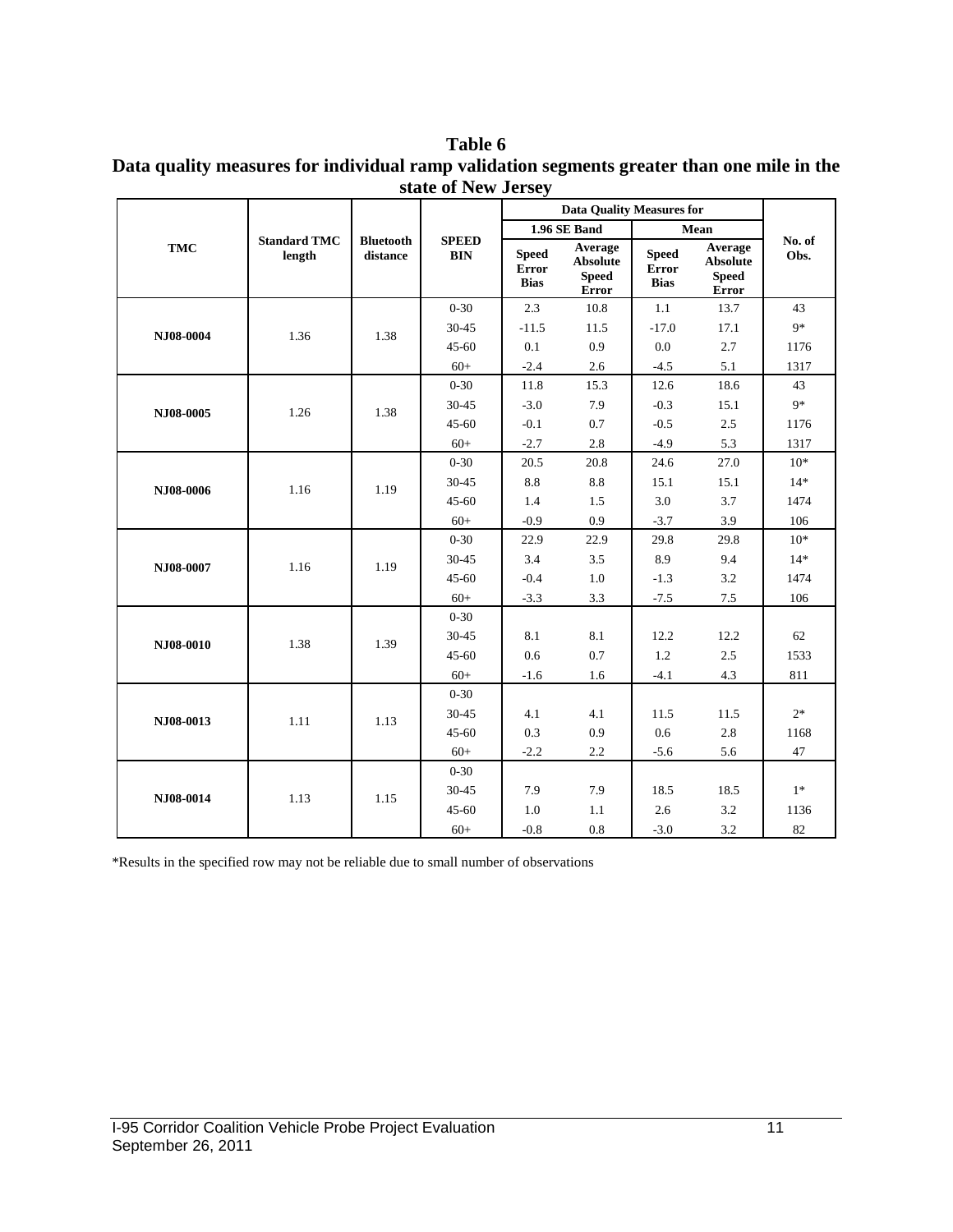**than one mile in the state of New Jersey Data Quality Measures for 1.96 SE Band Mean Speed Error Bias Average Absolute Speed Error Speed Error Speed Error Bias Average Absolute SPEED BIN SPEED BIN Speed Error No. of TMC % No. Obs. falling % falling No. % No. falling within falling within within No. % within inside inside 5 mph 5 mph 5 mph 5 mph equal equal the the of the of the to the to the of the of the band band band band mean mean mean mean** 0-30 7 16% 21 49% 0 0% 17 40% 43 30-45 1 11% 3 33% 0 0% 1 11% 9\* **NJ08-0004** 45-60 730 62% 1129 96% 0 0% 1060 90% 1176 60+ 347 26% 1074 82% 0 0% 702 53% 1317 0-30 4 9% 16 37% 0 0% 9 21% 43 30-45 2 22% 3 33% 0 0% 1 11% 9\* **NJ08-0005** 45-60 699 59% 1150 98% 0 0% 1073 91% 1176 60+ 284 22% 1069 81% 0 0% 611 46% 1317  $0-30$  1 10% 4 40% 0 0% 3 30% 10\* 30-45 1 7% 2 14% 0 0% 0 0% 14\* **NJ08-0006** 45-60 741 50% 1334 91% 1 0% 1073 73% 1474

60+ 66 62% 104 98% 0 0% 70 66% 106

 $0-30$  0 0% 1 10% 0 0% 0 0% 10\* 30-45 3 21% 10 71% 0 0% 2 14% 14\* 45-60 817 55% 1413 96% 2 0% 1173 80% 1474 60+ 24 23% 79 75% 0 0% 21 20% 106

30-45 2 3% 8 13% 0 0% 2 3% 62 45-60 984 64% 1479 96% 0 0% 1349 88% 1533 60+ 296 37% 755 93% 0 0% 507 63% 811

30-45 0 0% 2 100% 0 0% 0 0% 2\* 45-60 714 61% 1124 96% 0 0% 990 85% 1168 60+ 14 30% 38 81% 0 0% 19 40% 47

30-45 0 0% 0 0% 0 0% 0 0% 1\* 45-60 617 54% 1074 95% 1 0% 893 79% 1136 60+ 54 66% 78 95% 0 0% 65 79% 82

| <b>Table 7</b>                                                                             |
|--------------------------------------------------------------------------------------------|
| Observations meeting data quality criteria for individual ramp validation segments greater |
| than one mile in the state of New Jersey                                                   |

\*Results in the specified row may not be reliable due to small number of observations

**NJ08-0007**

**NJ08-0010**

**NJ08-0013**

**NJ08-0014** 

0-30

 $0-30$ <br>30-45

0-30